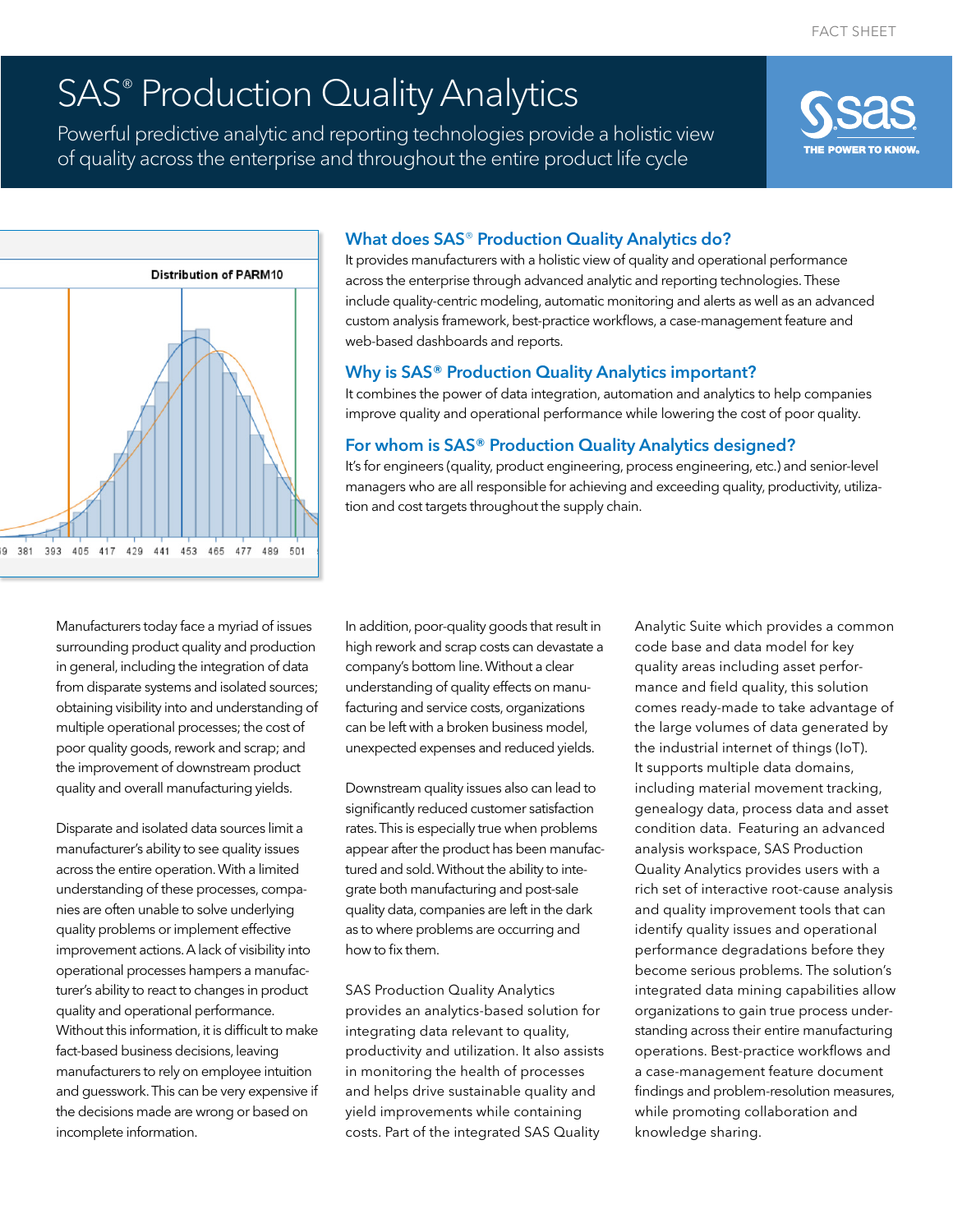# Key Benefits

- Industrial internet of things support. With a data model specifically designed to handle "dirty" and missing sensor data throughout the enterprise, whether from equipment on the plant floor or sensors on products in the field, patterns can be quickly identified and models deployed while a process is still ongoing, enabling stakeholders to act in as timely a manner as possible.
- Gain a holistic view of the enterprise. The SAS enterprise data model captures large volumes of data regardless of format or source – from legacy to modern MES, ERP and other systems – then transforms, standardizes and cleanses the data to prepare it for analysis. While the SAS data model can handle practically any type of data, it can also be extended to incorporate any additional data types that an organization may require. In addition, state-of-the-art analytics and reporting technologies let manufacturers align strategies to reduce the gap between target and actual performance.
- Understand changes quickly. Worldclass quality control delivers up-to-theminute insights into the performance and quality of manufacturing operations, enabling tighter process control at every level. SAS software's early-warning analytics enables users to proactively address and act to fix potential quality and performance issues before they become a customer problem.
- Lower the cost of quality. SAS software's state-of-the-art analytics and predictive data mining capabilities drive continuous quality increases, improved reliability and higher yields. With tighter controls and more efficient processes, rework rates and scrap rates will decrease. This helps improve the overall manufacturing cost structure.
- **Increase profitability**. Predictive modeling allows optimal process setup, leading to improved asset utilization, optimized material consumption, reduced rework rates and reduced scrap expenses. And SAS software's state-ofthe-art analytics allows improvement of equipment performance and cycle times. The result is an improvement in the overall profitability of manufacturing operations.

# Solution Overview

### Enterprise quality-centric data model

The SAS enterprise quality-centric data model captures large volumes of data regardless of format or source – from legacy to modern MES, ERP and other systems. This provides a manufacturer with both logical and physical storage capabilities to capture all aspects of the manufacturing process, beginning with the suppliers and carrying through manufacturing. It also encompasses field performance and post-sale quality variables.



Figure 1: Predictive models applied in real-time alert users of potential issues along with supporting post-alert analyses.

Because it is integrated throughout the manufacturing life cycle, the data model allows companies to overcome the barriers created by silos within operational systems. This enables true visibility into operations on the shop floor and allows comparisons between suppliers, plants and production lines.

### Automated monitoring and alerting

SAS software's large-scale, automatic monitoring engine continuously monitors the health of all processes to help ensure quality throughout manufacturing and operations. The automated monitoring and alerting can be applied real-time as the data is generated or on landed data after an update to the solution's data model. It can test new data against the Western Electric statistical process control rules or against unique proprietary rules that are custom defined. This level of customization lets users refine and integrate business rules, enabling continual process improvements.

Once tests have been flagged, indicating a variance, supporting control charts and other reports can be supplied that identify the source of the problem. This allows alerts to be published through a variety of different media (portal, email, pager, etc.).

# Predictive modeling

SAS is a world leader in delivering unparalleled predictive modeling capabilities and techniques to organizations around the world. For manufacturers, SAS provides tools to help optimize process and equipment setups that result in improved quality, yield, productivity and performance. This includes a complete spectrum of analytical tools – from explorative analysis to design of experiments with optimizers to cause-andeffect tools such as Ishikawa diagrams.

Predictive models can be used to achieve advanced process control (APC). This allows manufacturers to set up downstream processes to compensate for quality issues that may not have been identified earlier in the operation or that were identified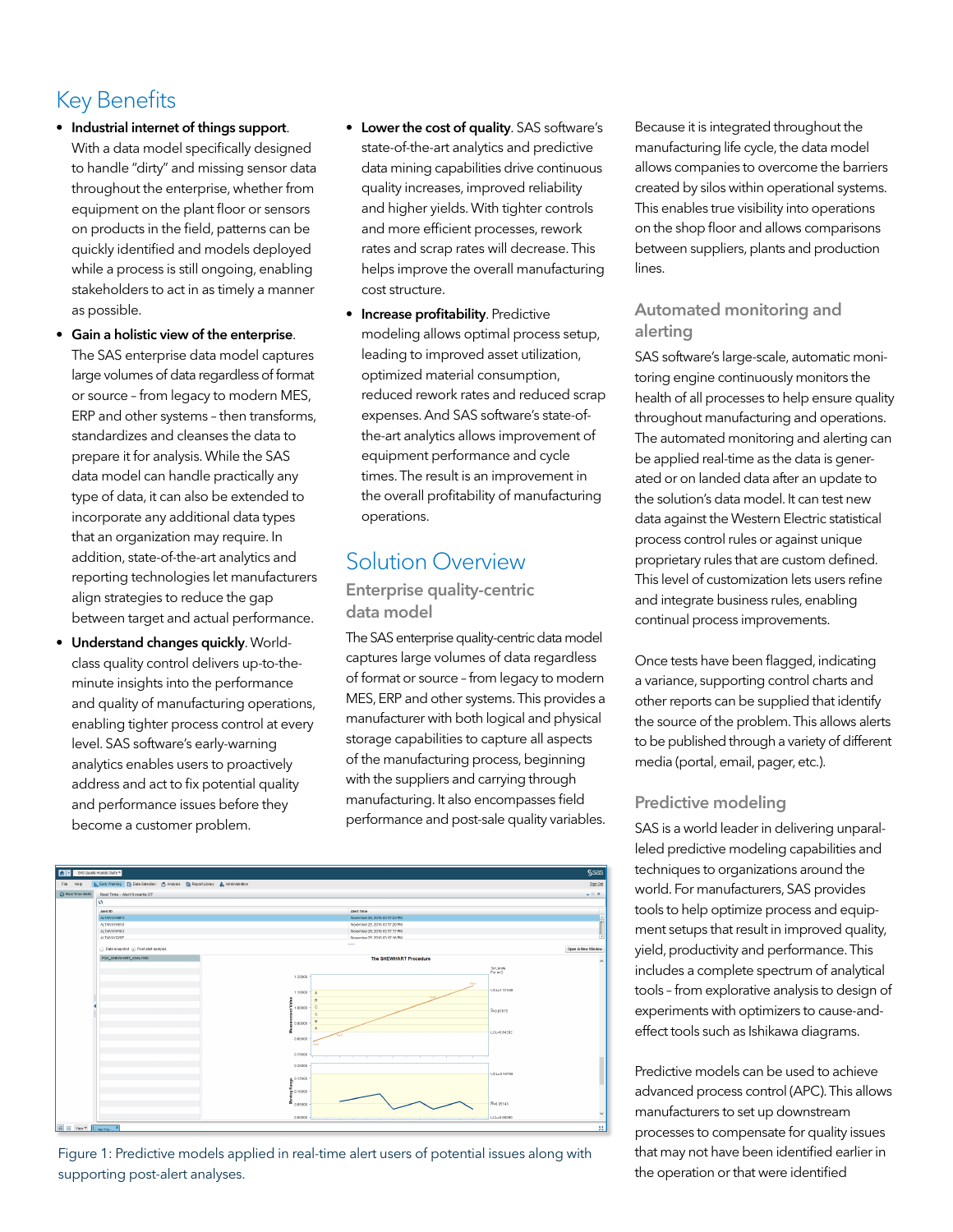because of upstream analysis. The techniques for achieving this include neural networking, regression analysis and clustering.

### Advanced analysis workspace

The advanced analysis workspace lets users analyze quality issues and explore areas of improvement in a highly interactive and visual environment. It serves a broad variety of users ranging from the casual user to the high-end statistician. Designed with this range of users in mind, the advanced analysis workspace gives users an interactive graphical interface that provides a level of operational visibility never before experienced.

Contents of detail tables can be seamlessly launched in other SAS products such as SAS Visual Analytics, SAS® Enterprise Guide® or SAS® Enterprise Miner™.

### Workflow and case management

Corrective action and preventative action (CAPA) workflows enforce operating procedures and make problem resolutions sustainable, repeatable and auditable. The case management feature documents investigative findings, makes them easily reusable for others and fosters collaboration and knowledge sharing.

### Reporting and KPI dashboards with drillable alerts

SAS Production Quality Analytics delivers customizable reports and graphs enabling information sharing among those who need it at all levels of the organization. This includes standard and ad hoc reports, KPI scorecards, drillable views, snapshots and trend analysis from across the manufacturing operation.

Critical for many companies, the integrated executive dashboard enables reporting on current quality performance at all levels and across geographies. Reports, dashboards and other analysis can be delivered through web-based clients that allow users and executives to access them anywhere and at any time.

# Key Features

Integration of all relevant data in an enterprise quality-centric data model

- Parts-movement data.
- Measurement data.
	- Continuous measures.
	- Categorical measures.
- Equipment data.
- Supplier-quality data.
- Environmental data.
- Cost attributes.
- Organizational data.

Supports multiple data storage options

- SAS® Scalable Performance Data Server.
- SAP HANA.
- Apache Hadoop.

#### Automated monitoring and alerting

- Parts-movement data.
- Measurement data.
- Genealogy data.
- Process data.
- Asset condition data.

### Predictive modeling

- Decision trees.
- Neural networks.
- Regression analysis.
- Clustering.

### Advanced analysis workspace

- Pareto charts.
- Control charts.
- Histograms.
- Distribution analysis.
- Design of experiments.
- Regression and curve fitting.
- Path analysis.

### Workflow and case management

- Corrective action and preventative action (CAPA) workflows.
- Case-management documentation.

### Reporting and KPI dashboards with drillable alerts

- KPI dashboard.
- Web-based reports.
- Web-based graphs.